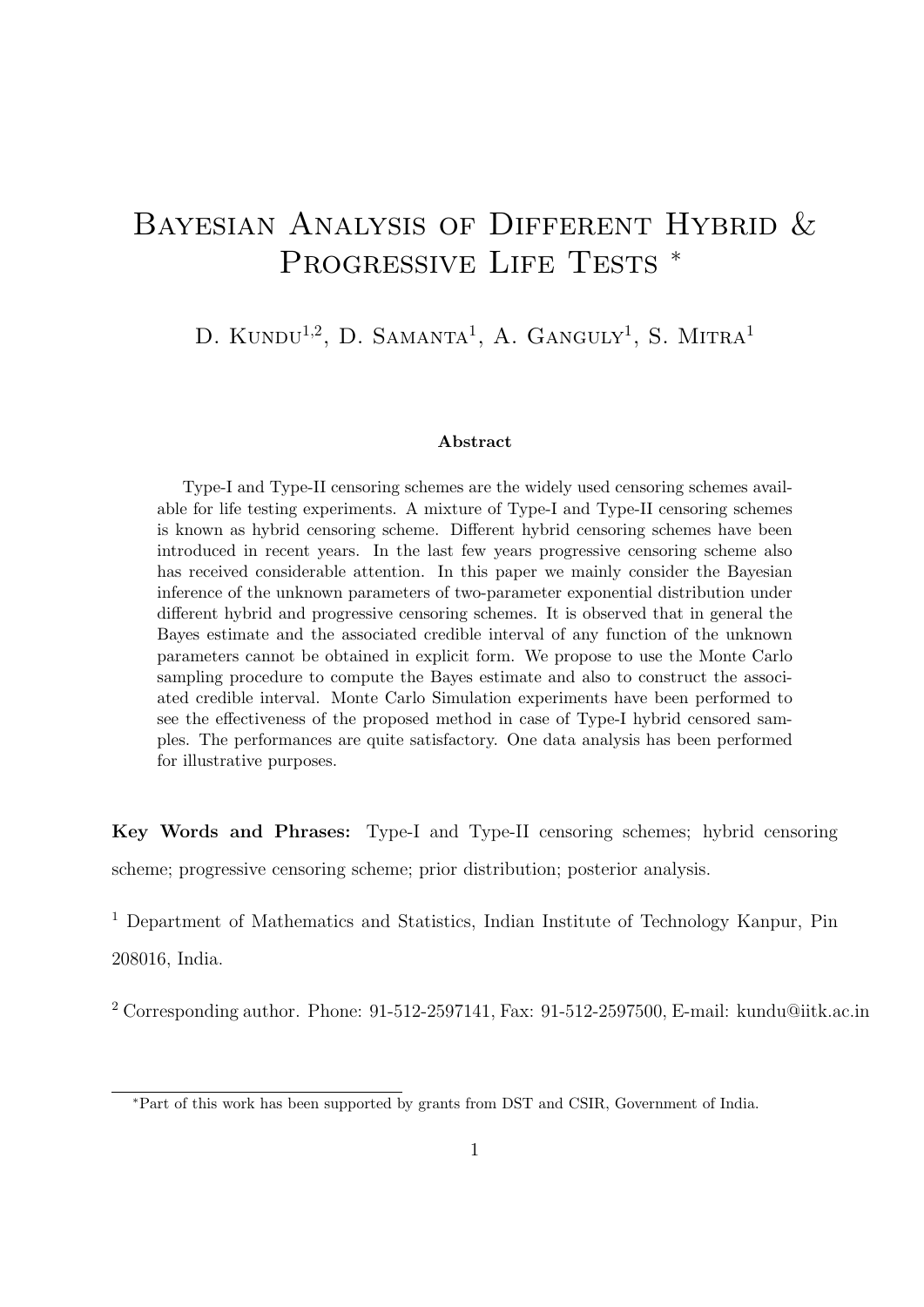## 1 INTRODUCTION

In life testing experiments often the data are censored. Type-I and Type-II are the two most popular censoring schemes which are in use for any life testing experiment. Epstein [10] first introduced a hybrid censoring scheme (HCS), which is a mixture of Type-I and Type-II censoring schemes, and we will call this as the Type-I HCS. Like conventional Type-I censoring, the disadvantage of Type-I HCS is that the inference results are obtained under the condition that the number of observed failures is at least one, and in addition there may be very few failures before the experiment stops. In that case, the efficiency of the estimator will be very low. To avoid this problem, Childs *et al.* [8] proposed an alternative HCS named as Type-II HCS, which guarantees a minimum number of failures during the experiment.

Since then several HCSs have been introduced in the literature. For example, Childs *et al.* [5] introduced the generalized Type-I and Type-II HCSs, Balakrishnan *et al.* [4] introduced unified HCS, Kundu and Joarder [11] and Childs *et al.* [9] introduced the progressive HCS. Another censoring scheme which has received considerable attention in recent years is the progressive censoring scheme. It is also a more general censoring mechanism than the traditional Type-I or Type-II censoring schemes, see for example the monograph by Balakrishnan and Aggarwala [3] and also the recent review article by Balakrishnan [2] in this respect. Moreover, other than the standard Type-I or Type-II progressive censoring schemes, several other progressive schemes, like Type-I hybrid progressive censoring scheme, Type-II progressive hybrid censoring scheme, adaptive progressive censoring scheme have been introduced by several authors, and analysis have been performed under the assumption of specific lifetime distribution. But most of the analysis have been performed under the frequentist context. The main aim of this paper is to consider the Bayesian inference of the unknown parameter(s) of a two-parameter exponential distribution when the data are obtained from different censoring schemes.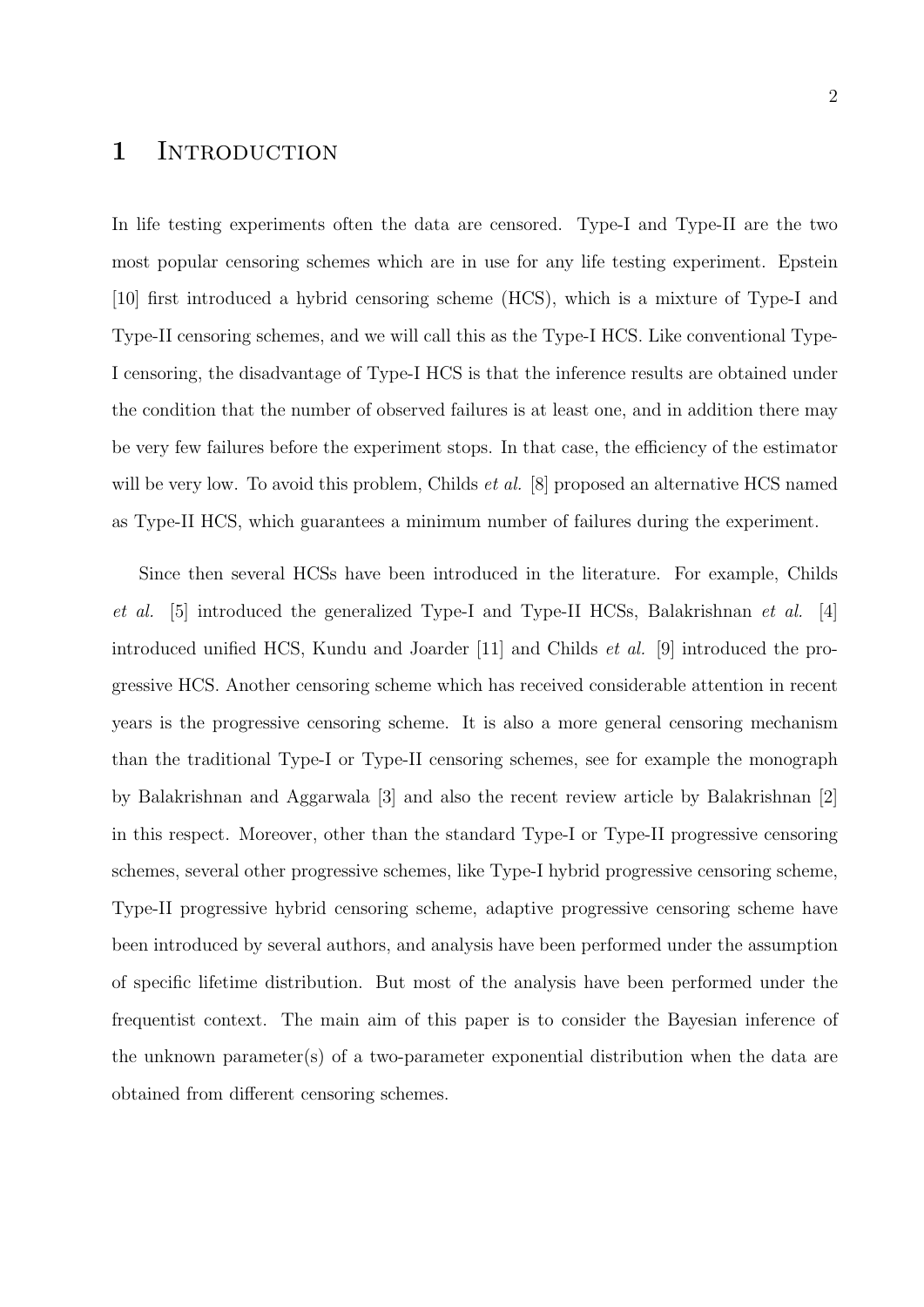Rest of the paper is organized as follows. In Section 2, we briefly mention about the different censoring schemes, and the prior information of the unknown parameters. In Section 3, we provide the posterior analysis and the Bayes estimators in details for Type-I HCSs. Monte Carlo simulation results are presented in Section 4. In Section 5 we provide the analysis of a Type-I hybrid censored data. In Section 6 we have indicated how the proposed method can be implemented for other censoring schemes also, and finally we conclude the paper in Section 7.

## **2** Different Censoring Schemes and Priors

## 2.1 DIFFERENT HYBRID CENSORING SCHEMES

Consider the following experiment. A total of *n* units is placed on a life testing experiment. The lifetimes of the sample units are independent and identically distributed (*i.i.d.*) random variables . Let the ordered lifetimes of these items be denoted by  $X_{1:n}, \dots, X_{n:n}$  respectively. In all the cases it is assumed that the failed items are not replaced.

#### Type-I HCS:

The test is terminated when a pre-chosen number, *r < n*, out of *n* items are failed, or when a pre-determined time, *T*, on test has been reached, *i.e.* the test is terminated at a random time  $T_* = \min\{X_{r:n}, T\}$ . For Type-I HCS, the available data will be of the form;

CASE I:  ${x_{1:n} < \cdots < x_{r:n}}$  if  $x_{r:n} \le T$ CASE II:  ${x_{1:n} < \cdots < x_{d:n}}$  if  $x_{r:n} > T$ ,

here *d* denotes the number of observed failures that occur before time point *T*. For more details on Type-I HCS, the readers are referred to Epstein [10] or Chen and Bhattacharya [7].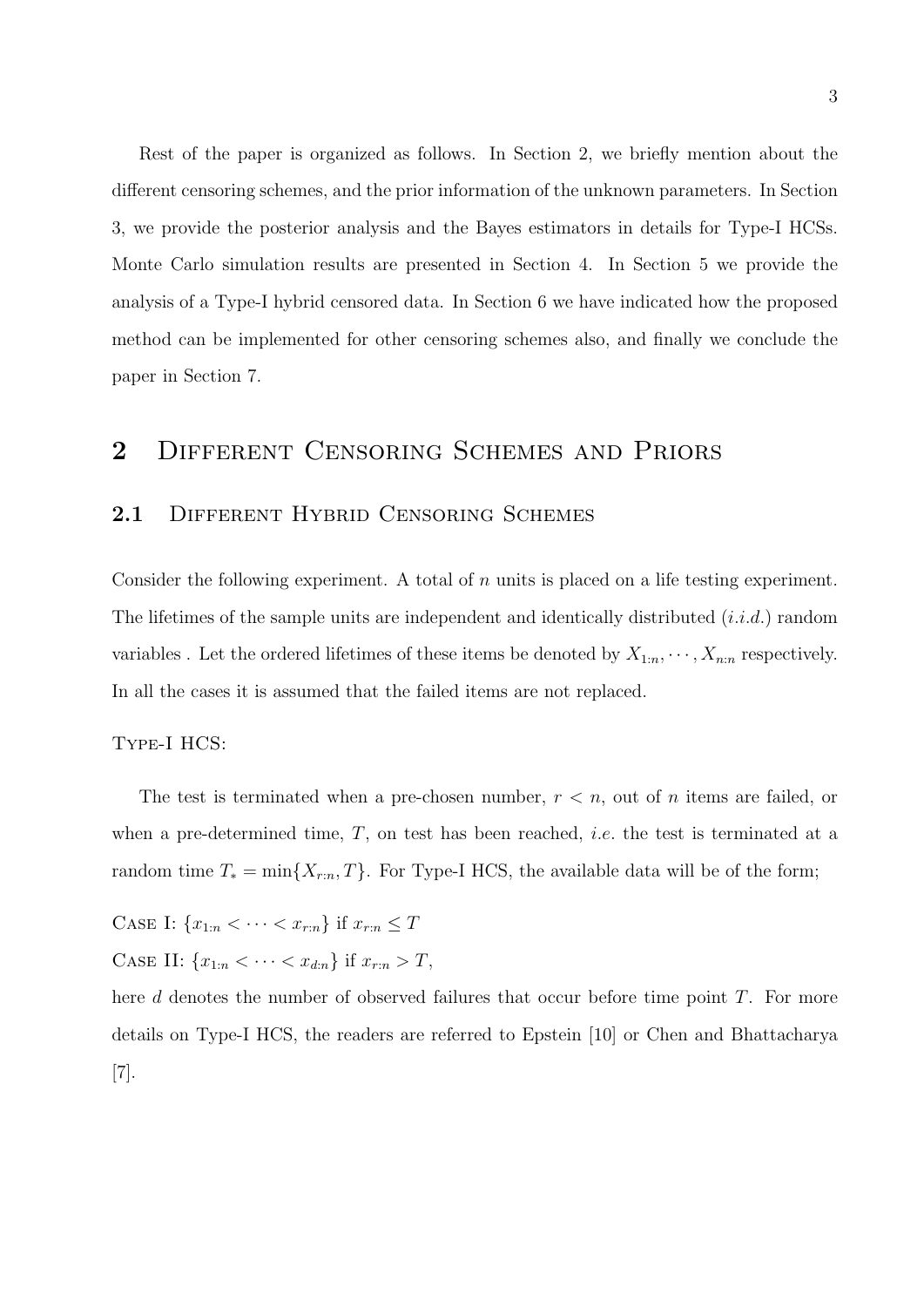### Type-II HCS:

In Type-II HCS, the experiment is terminated at a random time  $T^* = \max\{X_{r:n}, T\}$ , here *r* and *T* are pre-determined as mentioned before. For more details on Type-II hybrid censoring schemes, see Childs *et al.* [8].

### Generalized Type-I HCS:

Fix  $r, k \in \{1, 2, \dots, n\}$  and  $T \in (0, \infty)$ , such that  $k < r < n$ . If the  $k$ -th failure occurs before time *T*, terminate the experiment at  $\min\{X_{r:n}, T\}$ . If the *k*-th failure occurs after time *T*, terminate the experiment at  $X_{k:n}$ . Therefore, it is clear that this HCS modifies the Type-I HCS by allowing the experiment to continue beyond time *T* if very few failures had been observed up to time point *T*. Under this censoring scheme, the experimenter would like to observe *r* failures, but is willing to accept a bare minimum of *k* failures.

#### Generalized Type-II HCS:

Before starting the experiment, fix  $r \in \{1, 2, \dots, n\}$ , and  $T_1, T_2 \in (0, \infty)$ , where  $T_1 < T_2$ . If the *r*-th failure occurs before the time point  $T_1$ , terminate the experiment at  $T_1$ . If the *r*-th failure occurs between  $T_1$  and  $T_2$ , terminate the experiment at  $X_{r:n}$ . Otherwise, terminate the experiment at  $T_2$ . This hybrid censoring scheme modifies the Type-II HCS by guaranteeing that the experiment will be completed by time  $T_2$ . Therefore,  $T_2$  represents the absolute longest that the experimenter allows the experiment to continue. For more details about generalized Type-I and Type-II HCSs, see Childs, Chandrasekhar and Balakrishnan [5].

## **2.2** Different Progressive Censoring Schemes

In this subsection we briefly describe different progressive censoring schemes and the data available in each scheme.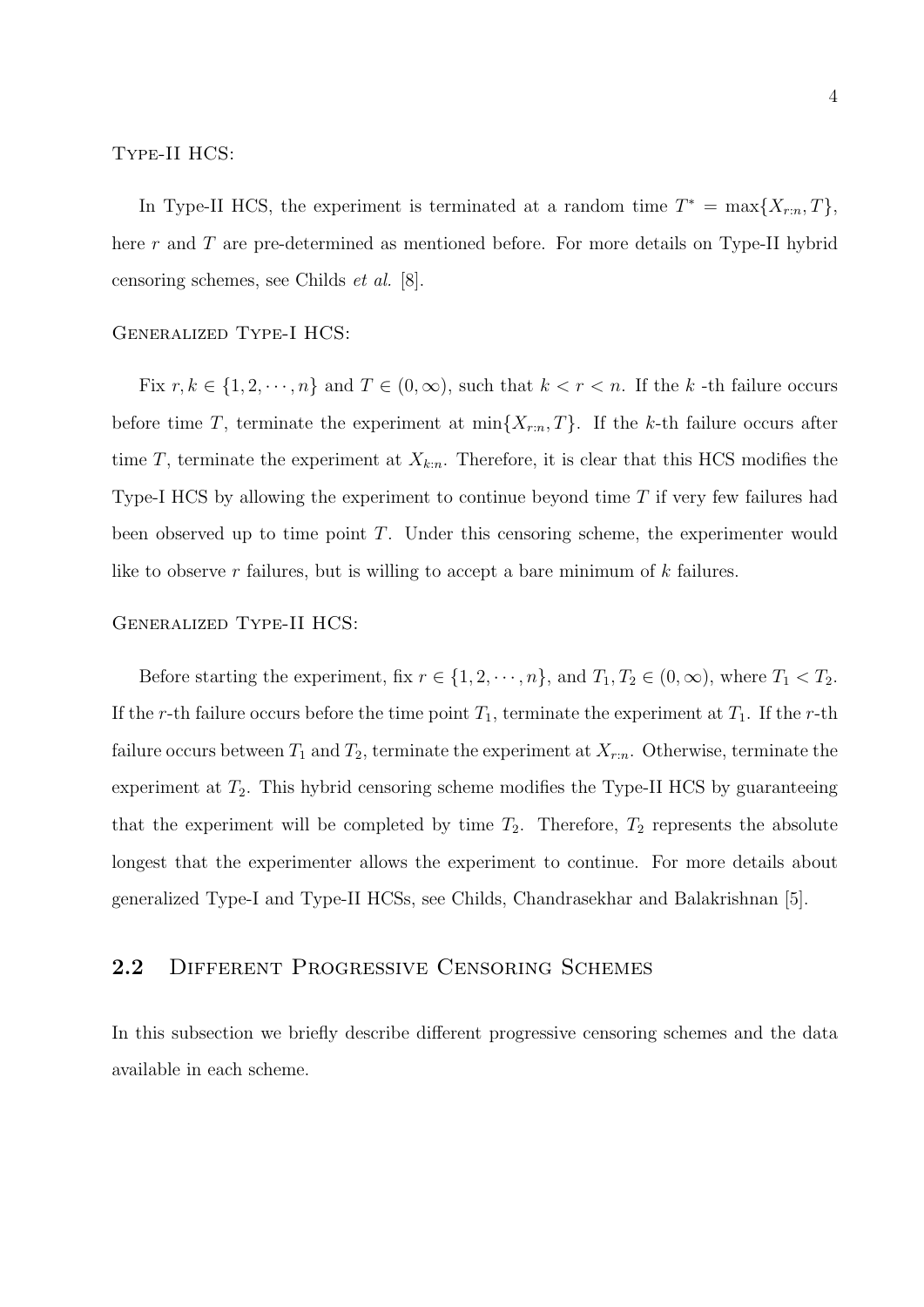#### Type-I Progressive Censoring Scheme

Let  $T_1, \dots, T_k$  be pre-fixed *k* time points, and  $R_1, \dots, R_{k-1}$  be pre-fixed  $(k-1)$  nonnegative integers. Let  $n_1$  be the number of failures before time point  $T_1$ . At the time point  $T_1$ ,  $R_1$  units are chosen randomly from the remaining  $n - n_1$  units and removed from the experiment. The experiment continues, and suppose  $n_2$  units fail between  $T_1$  and  $T_2$ . At the time point  $T_2$ , from  $n - n_1 - R_1 - n_2$  remaining units,  $R_2$  units are chosen randomly and removed from the experiment and so on. Finally at the time of  $T_k$ , all the remaining units, say  $R_k$ , are removed and the experiment stops. It is assumed that  $n_j$  is the number of failures between  $T_{j-1}$  and  $T_j$ , for  $j = 1, \dots, k$ , where  $T_0 = 0$ . Clearly, the maximum experimental time is  $T_k$ , and we have the following relation  $\sum$ *k j*=1  $n_j + \sum$ *k j*=1  $R_j = n$ . It should be noted that for Type-I progressive censoring scheme, it is always assumed, see Balakrishnan [2], the feasibility of the progressive censoring scheme, *i.e.*, the number of units still on test at each censoring time is larger than the corresponding number of units planned to be removed.

#### Type-II Progressive Censoring Scheme

Let  $R_1, \dots, R_m$  be *m* prefixed non-negative integers such that:  $m + \sum_{n=1}^{m}$ *j*=1  $R_j = n$ . At the point of the first failure say  $x_{1:n}$ ,  $R_1$  units are chosen at random from the remaining  $(n-1)$ units are removed from the experiment. Similarly, at the time of the second failure, say  $x_{2:n}$ ,  $R_2$  units are chosen at random from the remaining  $n - R_1 - 2$  surviving units and removed, and so on. Finally at the time of the *m*-th failure say  $x_{m:n}$ , the rest of the  $R_m$  units are removed and the experiment stops.

#### Type-II Progressive HCS

The integer  $m < n$  is pre-fixed at the beginning of the experiment, and  $R_1, \dots, R_m$  are pre-fixed integers, satisfying  $R_1 + \cdots + R_m + m = n$ . The time point *T* is also fixed before hand. At the time of first failure, say  $x_{1:n}$ ,  $R_1$  of the remaining units are randomly removed.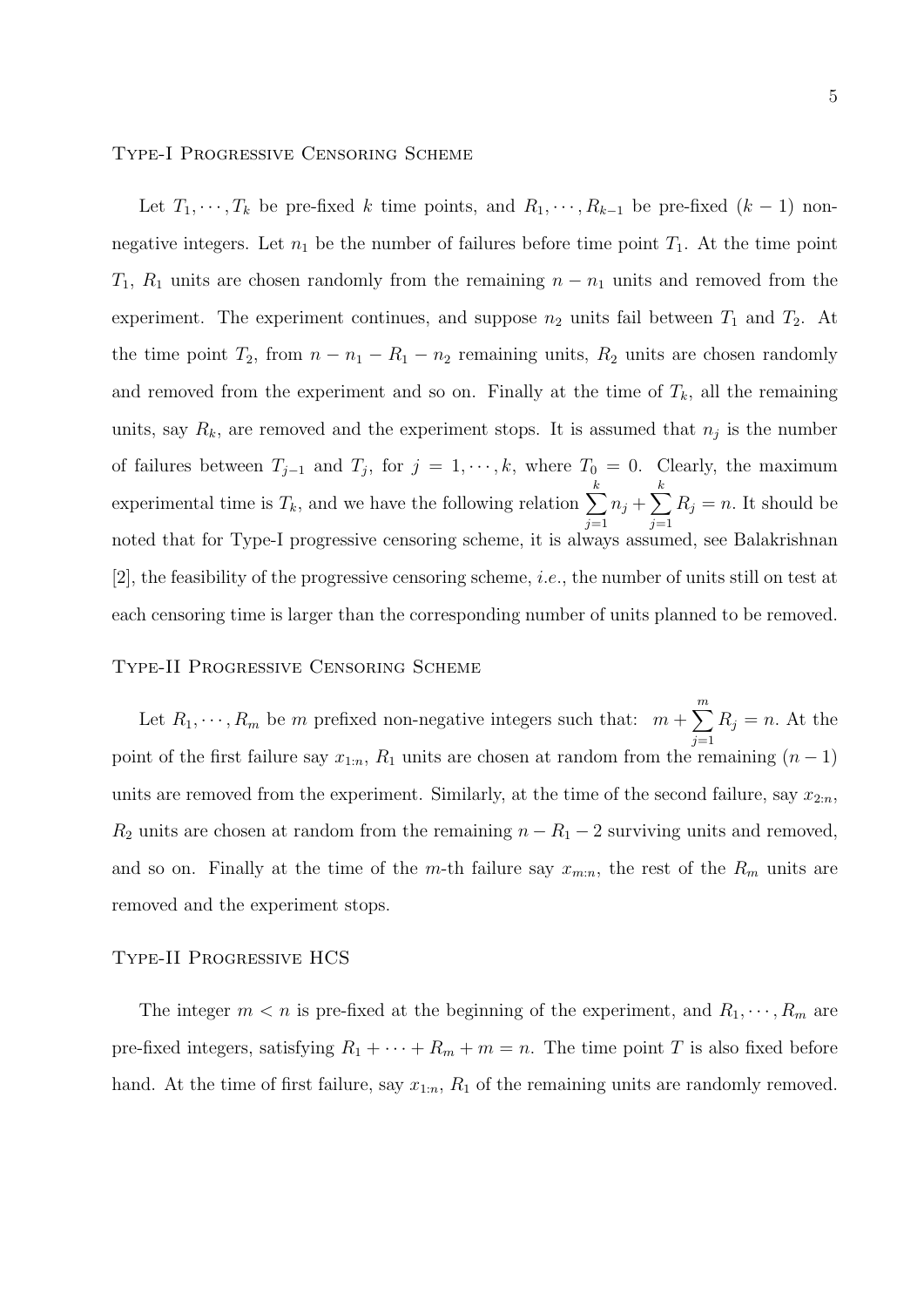Similarly, at the time of the second failure, say  $x_{2:n}$ ,  $R_2$  of the remaining units are removed and so on. If the *m*-th failure occurs at  $x_{m:n}$  before time point *T*, the experiment stops at the time point  $x_{m:n}$ . On the other hand if the *m*-th failure does not occur before time point *T*, and only *J* failures occur before the time point *T*, where  $0 \leq J \leq m$ , then at the time point *T*, all the remaining  $R_J^*$  units are removed and the experiment stops at the time point *T*. Note that  $R_J^* = n - (R_1 + \cdots + R_J) - J$ . Therefore, in presence of Type-II progressively HCS, we have one of the following types of observations;

CASE I:  ${x_{1:n} < \cdots < x_{m:n}}$  if  $x_{m:n} < T$ 

CASE II:  $\{x_{1:n} < \cdots < x_{J:n}\}$  if  $x_{J:n} < T < X_{J+1:n}$ . Here  $J < m$ . For detailed description of the Type-II progressively HCS, see Kundu and Joarder [11].

## **2.3** Model Assumption and Prior Information

It is assumed that the failure times of the experimental units are independent and identically distributed two-parameter exponential random variables with the following probability density function (PDF)

$$
f(x; \lambda, \mu) = \lambda e^{-\lambda(x-\mu)}; \quad x > \mu, \quad -\infty < \mu < \infty, \quad \lambda > 0.
$$

We make the following prior assumption on  $\lambda$  and  $\mu$ . Note that for known  $\mu$ ,  $\lambda$  has a conjugate gamma prior. It is assumed that  $\lambda$  has a gamma distribution with the shape and scale parameters  $a > 0$  and  $b > 0$  respectively, *i.e.* it has the following PDF

$$
\pi_1(\lambda) = \frac{b^a}{\Gamma(a)} \lambda^{a-1} e^{-b\lambda}; \quad \lambda > 0.
$$

It is further assumed that  $\mu$  has a uniform prior over  $(M_1, M_2)$ , where  $M_1 < M_2$ , *i.e.* it has the following PDF

$$
\pi_2(\mu) = \frac{1}{M_2 - M_1}; \quad M_1 < \mu < M_2.
$$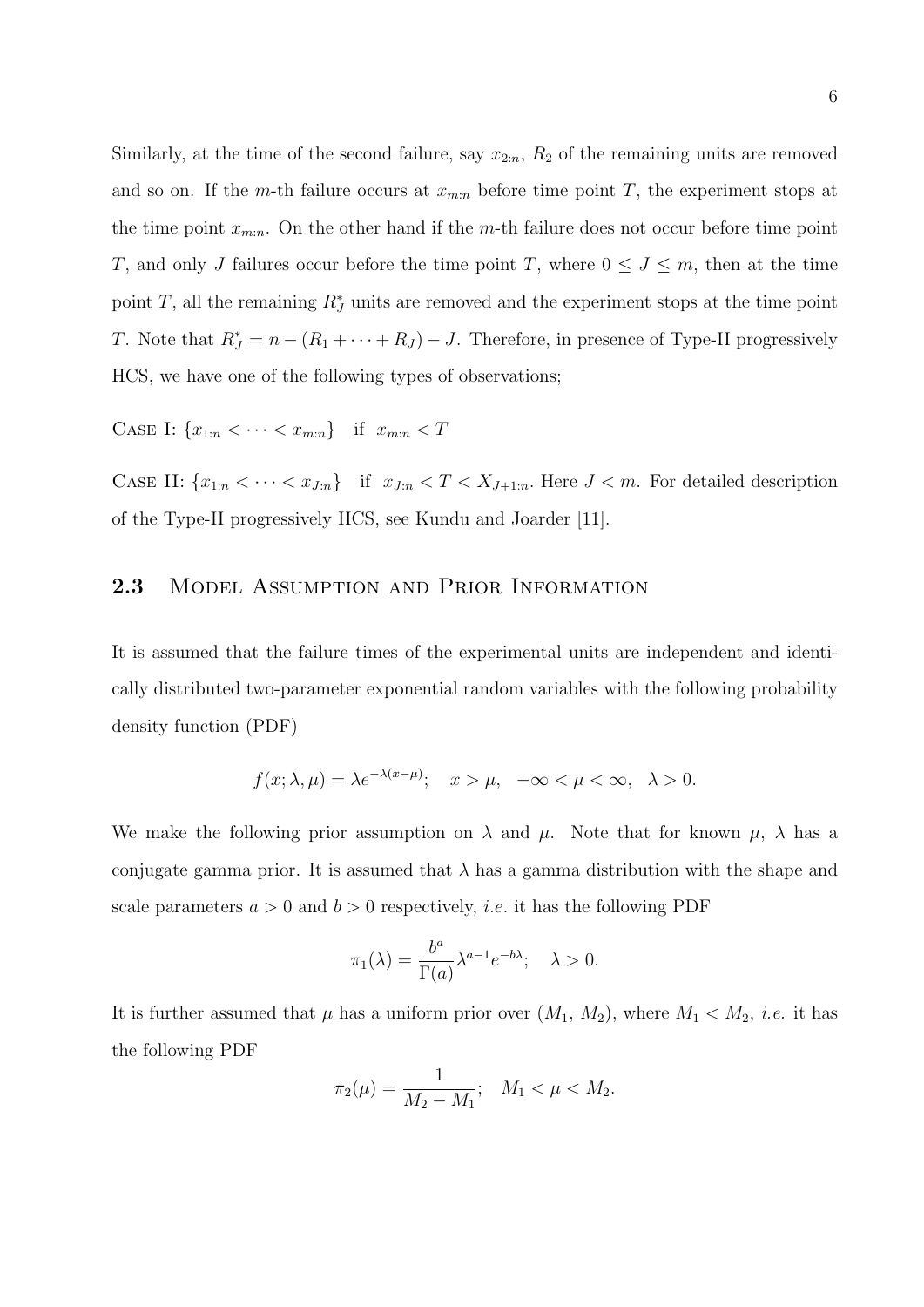# **3** Bayes Estimates and Credible Intervals: Type-I HCS

Based on the observations from a Type-I HCS, the likelihood function can be written as

$$
l(\text{Data}|\lambda,\mu) \propto \lambda^{d^*} e^{-\lambda \left(\sum_{i=1}^{d^*}(x_{i:n}-\mu)+(n-d^*)(U-\mu)\right)}.
$$

Here for Case I,  $d^* = r$ , and  $U = x_{r:n}$ , and for Case II,  $d^* = d$ ,  $0 < d \leq r-1$ , and  $U = T$ . Therefore, based on the priors  $\pi_1(\cdot)$  and  $\pi_2(\cdot)$  as mentioned above the joint posterior density function of  $\lambda$  and  $\mu$  becomes

$$
l(\mu, \lambda | \text{Data}) \propto \lambda^{a+d^*-1} e^{-\lambda(b+\sum_{i=1}^{d^*}(x_{i:n}-\mu)+(n-d^*)(U-\mu))}; \quad \lambda > 0, \quad M_1 < \mu < M_3,
$$
 (1)

where  $M_3 = \min\{M_2, x_{1:n}\}$ . Note that  $l(\mu, \lambda | \text{Data})$  is integrable over the region  $D =$  $\{(\mu, \lambda) : \lambda > 0, M_1 < \mu < M_3\}$  if  $a + d^* > 0$ .

If we want to compute the Bayes estimate of any function of  $\mu$  and  $\lambda$ , say  $g(\mu, \lambda)$ , with respect to the squared error loss function, it will be posterior expectation of  $g(\mu, \lambda)$ , *i.e.* 

$$
\widehat{g}_B(\mu,\lambda) = \frac{\int_0^\infty \int_{M_1}^{M_3} g(\mu,\lambda) l(\mu,\lambda | \text{Data}) d\mu d\lambda}{\int_0^\infty \int_{M_1}^{M_3} l(\mu,\lambda | \text{Data}) d\mu d\lambda},\tag{2}
$$

provided it exists and is finite. Unfortunately (2) cannot be obtained in explicit form in most of the cases. Even when the integration (2) can be performed explicitly, it may not be possible to construct the corresponding credible interval. For example, let us consider the *p*-th percentile point, say *ηp*, of the two-parameter exponential distribution, *i.e.*

$$
g(\mu, \lambda) = \eta_p = \mu - \frac{1}{\lambda} \ln (1 - p).
$$

The Bayes estimate of  $\eta_p$  with respect to the squared error loss function exists when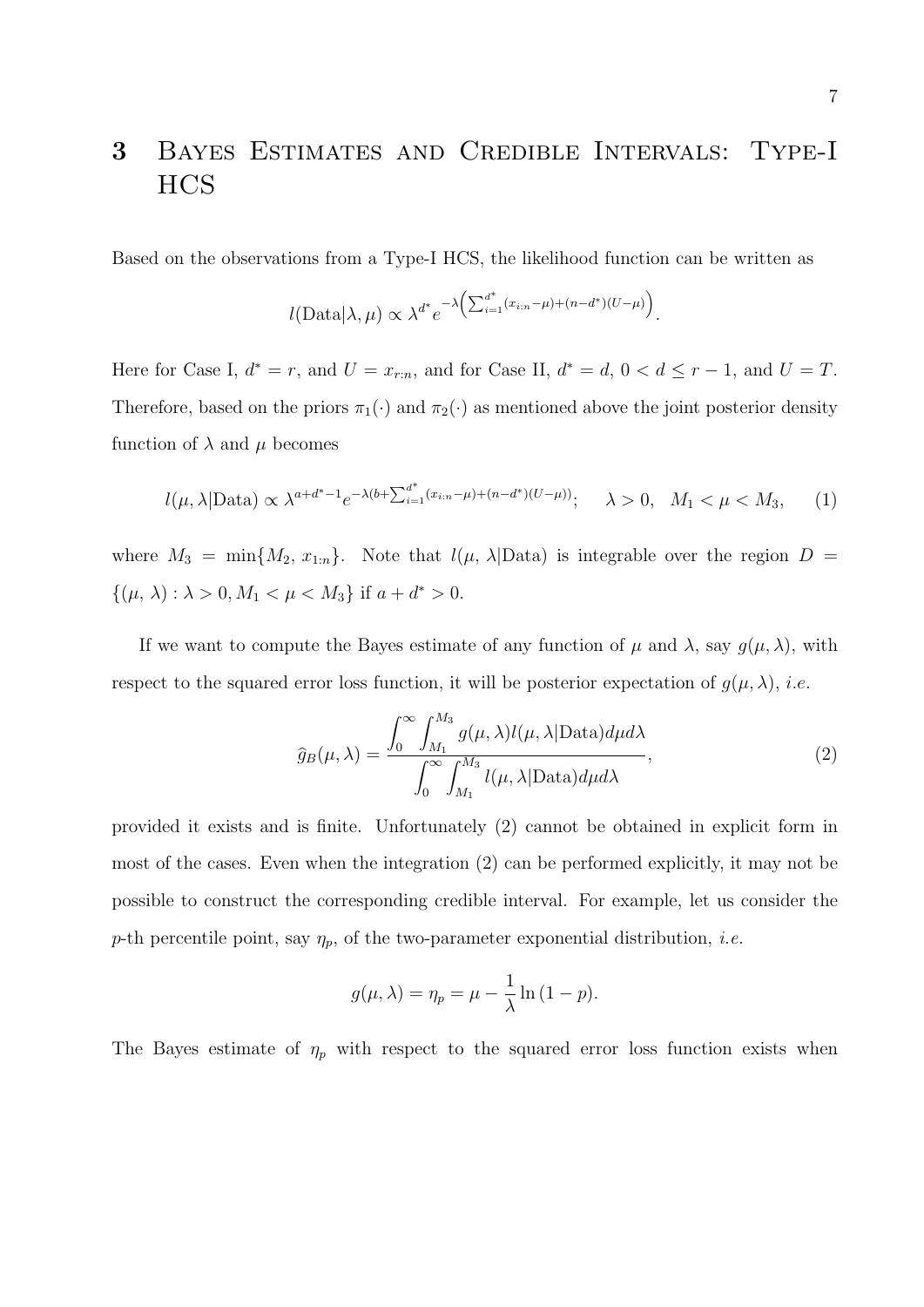$a + d^* - 1 > 0$  and  $d^* > 0$ , and it is

$$
\hat{\eta}_p = \begin{cases}\nA_0 - \frac{A_0 - M_1}{a + d^* - 2} \times \frac{\left(\frac{A_0 - M_1}{A_0 - M_3}\right)^{a + d^* - 2} - 1}{\left(\frac{A_0 - M_1}{A_0 - M_3}\right)^{a + d^* - 1} - 1} \times \left\{a + d^* - 1 + n \log\left(1 - p\right)\right\} & \text{if } a + d^* \neq 2 \\
A_0 - (A_0 - M_1) \left(\frac{A_0 - M_1}{A_0 - M_3} - 1\right)^{-1} \left(n \log\left(1 - p\right) + 1\right) \log\left(\frac{A_0 - M_1}{A_0 - M_3}\right) & \text{if } a + d^* = 2,\n\end{cases}
$$

where  $A_0 = \frac{1}{n} \times (b + \sum_{i=1}^{d^*} x_{i:n} + (n - d^*)U)$ . However, the posterior distribution of  $\eta_p$  cannot be obtained explicitly, and hence finding the credible interval analytically is not a trivial issue. We propose to use the Monte Carlo sampling to construct the associated symmetric credible interval (SCI) of  $\eta_p$ .

Note that (1) can be written as

$$
l(\mu, \lambda | \text{Data}) = l(\lambda | \mu, \text{Data}) \times l(\mu | \text{Data}),
$$

where

$$
\lambda | \{\mu, \text{Data}\} \sim \text{Gamma}(a + d^*, n(A_0 - \mu)),
$$
\n
$$
l(\mu | \text{Data}) = \frac{c(a + d^* - 1)}{(A_0 - \mu)^{a + d^*}}; \quad M_1 < \mu < M_3,
$$
\n
$$
(3)
$$

here

$$
A_0 = \frac{1}{n} \times \left( b + \sum_{i=1}^{d^*} x_{i:n} + (n - d^*)U \right), \quad c = \left\{ \frac{1}{(A_0 - M_3)^{a + d^* - 1}} - \frac{1}{(A_0 - M_1)^{a + d^* - 1}} \right\}^{-1}
$$

Moreover, the posterior distribution of  $\mu$ Data has a compact and invertible cumulative distribution function as

$$
F(x) = P(\mu \le x | \text{Data}) = c \left\{ \frac{1}{(A_0 - x)^{a + d^* - 1}} - \frac{1}{(A_0 - M_1)^{a + d^* - 1}} \right\}; \quad M_1 \le x < M_3,\tag{4}
$$

and hence random numbers can be generated quite easily from  $l(\mu|\text{Data})$ . Now we suggest to use the following procedure to compute the Bayes estimate of  $g(\mu, \lambda)$ , and also to construct the associated credible interval.

.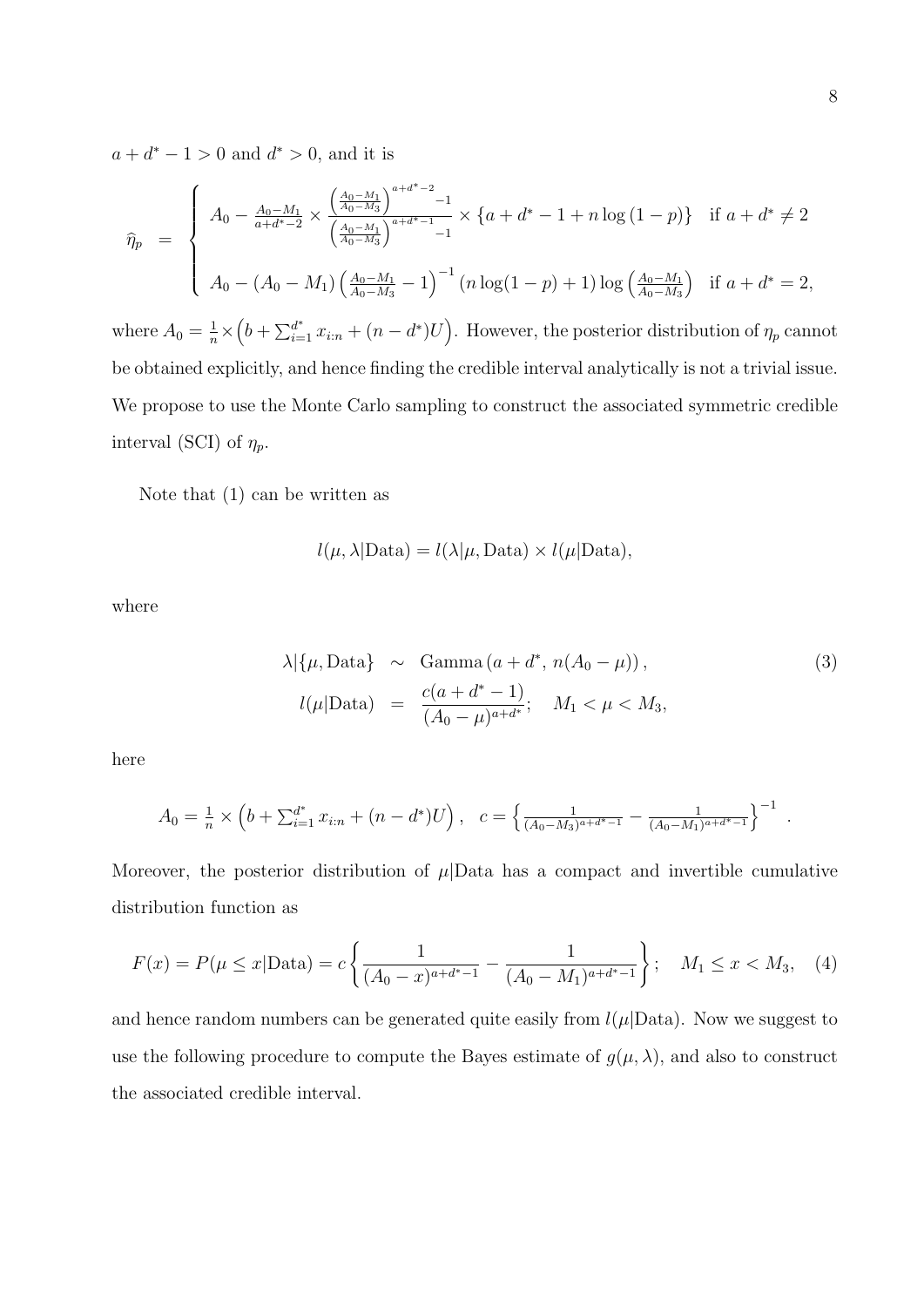STEP 1: Generate  $\mu_1$  from (4).

STEP 2: Generate  $\lambda_1$  from  $l(\lambda|\mu, \text{Data})$  as given in (3).

STEP 3: Continue the process, and obtain  $\{(\mu_1, \lambda_1), \dots, (\mu_N, \lambda_N)\}\)$ , and also obtain  $g(\mu_1, \lambda_1)$ ,  $\cdots$ ,  $g(\mu_N, \lambda_N)$ .

STEP 4: Compute the Bayes estimate of  $g(\mu, \lambda)$  as

$$
\widehat{g}_B(\mu,\lambda) = \frac{1}{N} \sum_{i=1}^N g(\mu_i,\lambda_i).
$$

STEP 5: To construct a  $100(1-\alpha)\%$  SCI of  $g(\mu, \lambda)$ , first order  $g(\mu_i, \lambda_i)$  for  $i = 1, \dots, N$ , say  $g_1 < g_2 < \cdots < g_N$ , and obtain the SCI as  $(g_{[N\alpha/2]}, g_{[N(1-\alpha/2)]})$ . Here [*x*] denotes the largest integer less than or equal to *x*.

Similar methodology can be applied for other censoring schemes also, and we will briefly mention all the cases in Section 6 for completeness purposes.

# **4** Monte Carlo Simulations for Type-I Hybrid Censoring

In this section we present some simulation results to show how the proposed Bayes estimate and the associate credible interval behave for different sample sizes in case of Type-I hybrid censoring. We consider  $g(\mu, \lambda) = \eta_{0.90}$ , and through out we assume  $a = 2, b = 0.1, M_1 =$  $-100$ ,  $M_2 = 100$ , and  $n = 10$ . In all the cases we have considered  $\mu = 0$  and  $\lambda = 10$ . We computed the Bayes estimate both theoretically and by Monte Carlo sampling. We computed the 90%, 95% and 99% SCIs using Monte Carlo sampling as suggested in the previous section. We report the average estimates and mean squared errors of the Bayes estimates, and the coverage percentages, the average lengths of SCIs based on 5000 replications and  $N = 5000$ in each case. The results are reported in Table 1.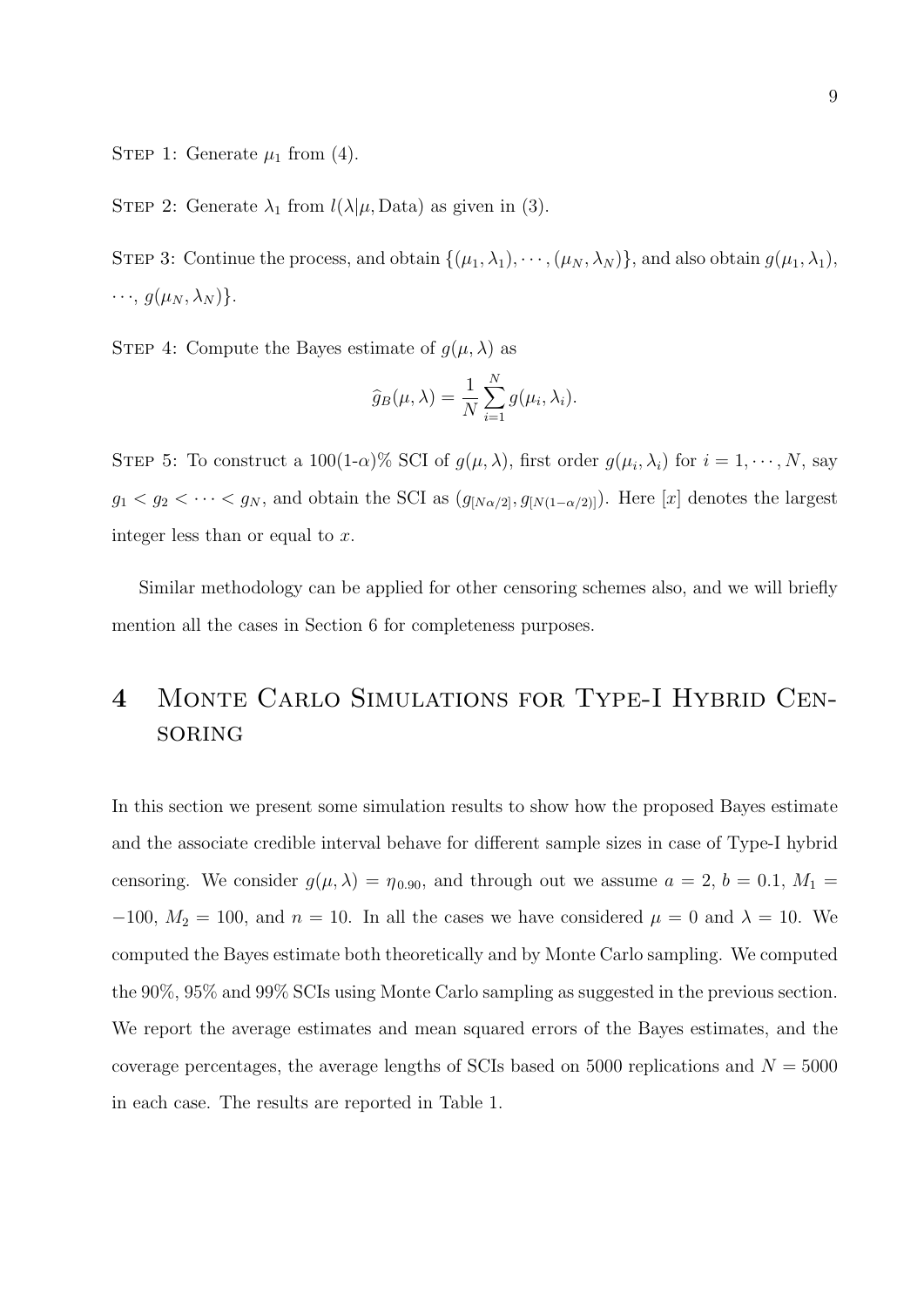It is observed that in each case as *T* increases the biases and the MSEs decrease, it verifies the consistency properties of the estimates.In all the cases the coverage percentages are also quite close to the nominal levels even for very small sizes. For fixed sample size *n* and effective sample size, the coverage percentages decrease as *T* increases. For fixed *n* as *r* increases the biases, MSEs and the length of the credible intervals decrease. Moreover, in all the cases the theoretical and simulated Bayes estimates match very well.

Table 1: The average estimate (AE) and the corresponding MSE of  $\eta_{0.90}$  and average lengths (AL) of the three different credible intervals and the associated coverage percentages (CP)

| $\boldsymbol{r}$ | T                                         | Sim.                                 |                                                | Theo.                                |                                                | 90%                                       |                                           | 95%                                       |                                           | 99%                                       |                                           |
|------------------|-------------------------------------------|--------------------------------------|------------------------------------------------|--------------------------------------|------------------------------------------------|-------------------------------------------|-------------------------------------------|-------------------------------------------|-------------------------------------------|-------------------------------------------|-------------------------------------------|
|                  |                                           | AЕ                                   | <b>MSE</b>                                     | AЕ                                   | <b>MSE</b>                                     | CP                                        | AL                                        | CP                                        | AL                                        | CP                                        | AL                                        |
| 5                | 0.050<br>0.075<br>0.100<br>0.125<br>0.150 | 0.25<br>0.24<br>0.23<br>0.23<br>0.23 | 0.0226<br>0.0099<br>0.0089<br>0.0083<br>0.0083 | 0.25<br>0.24<br>0.23<br>0.23<br>0.23 | 0.0227<br>0.0100<br>0.0089<br>0.0083<br>0.0083 | 90.46<br>89.76<br>89.88<br>90.14<br>90.14 | 0.394<br>0.334<br>0.324<br>0.322<br>0.322 | 96.16<br>96.22<br>95.60<br>95.92<br>95.92 | 0.517<br>0.428<br>0.414<br>0.411<br>0.411 | 99.72<br>99.70<br>99.62<br>99.50<br>99.50 | 0.865<br>0.671<br>0.646<br>0.640<br>0.640 |
| 10               | 0.050<br>0.075<br>0.100<br>0.125<br>0.150 | 0.27<br>0.25<br>0.24<br>0.24<br>0.23 | 0.0186<br>0.0107<br>0.0071<br>0.0064<br>0.0055 | 0.27<br>0.25<br>0.24<br>0.24<br>0.23 | 0.0187<br>0.0107<br>0.0071<br>0.0064<br>0.0055 | 92.60<br>90.16<br>89.74<br>89.22<br>90.20 | 0.389<br>0.308<br>0.262<br>0.246<br>0.238 | 96.30<br>95.88<br>94.74<br>95.12<br>94.86 | 0.506<br>0.389<br>0.326<br>0.306<br>0.295 | 99.12<br>99.16<br>99.24<br>99.04<br>98.92 | 0.827<br>0.588<br>0.478<br>0.442<br>0.424 |
| 15               | 0.050<br>0.075<br>0.100<br>0.125<br>0.150 | 0.26<br>0.25<br>0.24<br>0.24<br>0.24 | 0.0161<br>0.0095<br>0.0067<br>0.0064<br>0.0051 | 0.26<br>0.25<br>0.24<br>0.24<br>0.24 | 0.0161<br>0.0095<br>0.0068<br>0.0064<br>0.0051 | 91.96<br>91.08<br>90.96<br>90.94<br>90.08 | 0.377<br>0.303<br>0.265<br>0.246<br>0.228 | 96.06<br>95.98<br>95.66<br>95.50<br>94.86 | 0.488<br>0.382<br>0.330<br>0.304<br>0.281 | 99.24<br>99.24<br>99.28<br>98.92<br>98.88 | 0.791<br>0.575<br>0.482<br>0.439<br>0.401 |

# **5** Data Analysis

For illustrative purposes, we present the analysis of Type-I hybrid censoring data set. The data set has been obtained from Bain [1]. In this case 20 items are put on a life-test and they are observed for 150 hours. During that period 13 items fail with the following lifetime, measured in hours: 3, 19, 23, 26, 37, 38, 41, 45, 58, 84, 90, 109, and 138. In this case *n* = 20,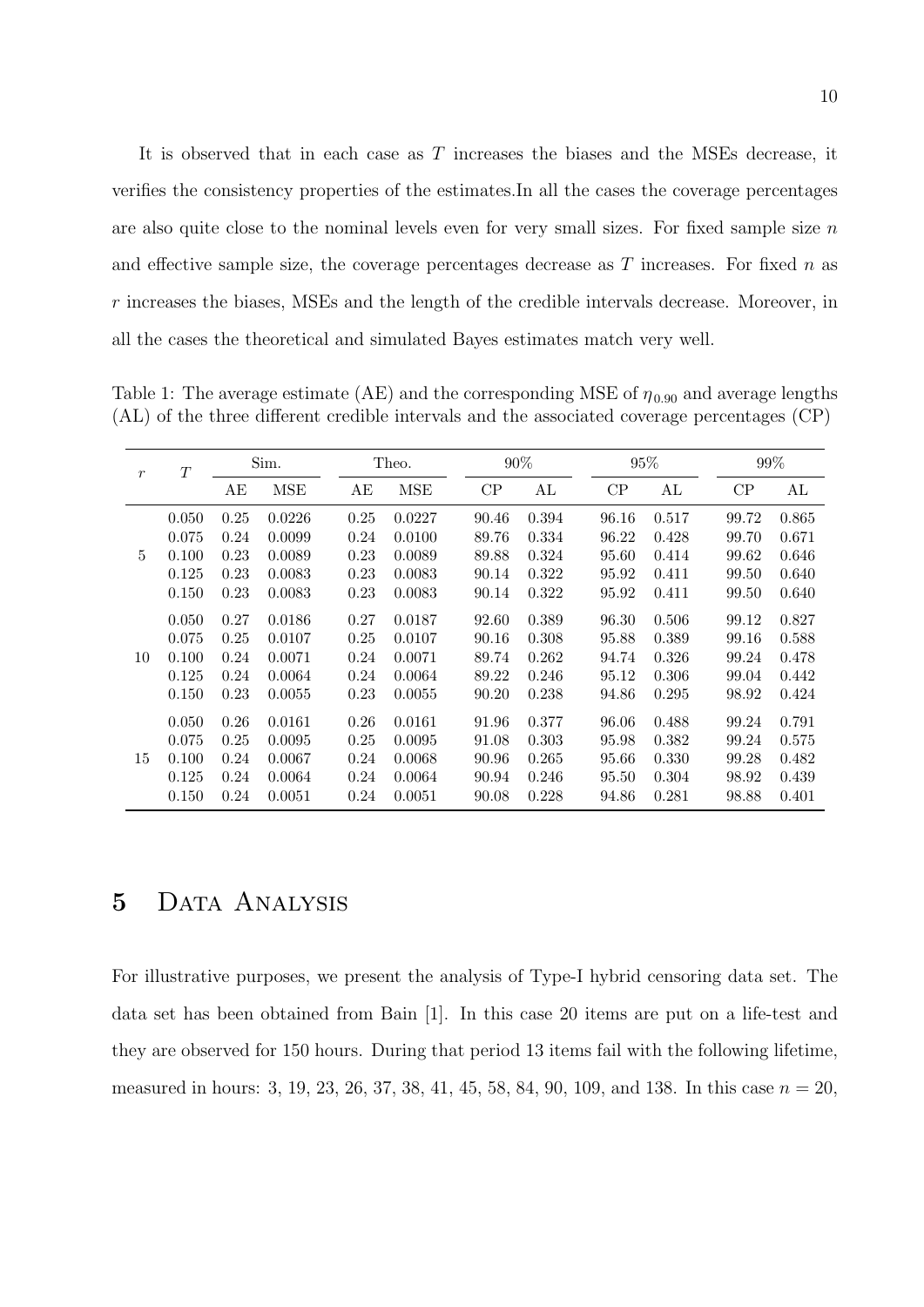$r = 13$ , and  $T = 150$ .

For this data set we obtain the Bayes estimates of  $\eta_{0.90}$  and the associated SCIs with  $a =$ 5,  $b = 0.1$ ,  $M_1 = -100$ , and  $M_2 = 100$ . The results are as follows:  $\hat{\eta}_{0.90}$ (Theoretical) = 92.80, and  $\hat{\eta}_{0.90}(\text{Simulation}) = 93.29$ . The associated 90%, 95%, and 99% SCIs are (62.26, 137.39), (58*.*50*,* 149*.*28), and (51*.*64*,* 179*.*40) respectively.

Now we will provide the empirical Bayes estimator of  $\eta_{0.90}$ . Note that in empirical Bayes analysis a popular choice of the hyper-parameters are argument maximum of the integrated posterior density function. In this case for  $a + d^* > 1$ , the integrated posterior density function, say  $I(a, b, M_1, M_2)$ , can be written as

$$
I(a, b, M_1, M_2) = \iint_D l(\mu, \lambda | \text{Data}) d\lambda d\mu
$$
  
= 
$$
\frac{b^a \Gamma(a + d^* - 1)}{n (M_1 - M_2) \Gamma(a)} \times \left[ \frac{1}{(b + A_1)^{a + d^* - 1}} - \frac{1}{(b + A_2)^{a + d^* - 1}} \right],
$$

where  $D = \{(\mu, \lambda) : M_1 < \mu < M_3, \lambda > 0\}, A_1 =$ *d* ∑*∗ i*=1  $x_{i:n} + (n - d^*)U - nM_3$ , and  $A_2 =$ *d* ∑*∗ i*=1  $x_{i:n} + (n - d^*)U - nM_1$ . Here we assume  $M_1$  and  $M_2$  are known and want to maximize  $I(a, b, M_1, M_2)$  with respect to *a* and *b* only. When  $M_1$  and  $M_2$  are known, we denote *I*(*a*, *b*, *M*<sub>1</sub>, *M*<sub>2</sub>) by *I*(*a*, *b*) for simplicity. For fixed *a*, the value of *b*, say  $b^*(a)$ , which maximizes the integrated posterior density function, is a positive solution of the equation

$$
h(x) = 0,
$$

where

$$
h(b) = a(b+A_1)(b+A_2)^{a+d^*} - a(b+A_1)^{a+d^*}(b+A_2)
$$
  
+
$$
(a+d^*-1)b(b+A_1)^{a+d^*} - (a+d^*-1)b(b+A_2)^{a+d^*}.
$$

Analytically we could not prove that *I*(*a, b*) does not have a maximum for finite (*a, b*).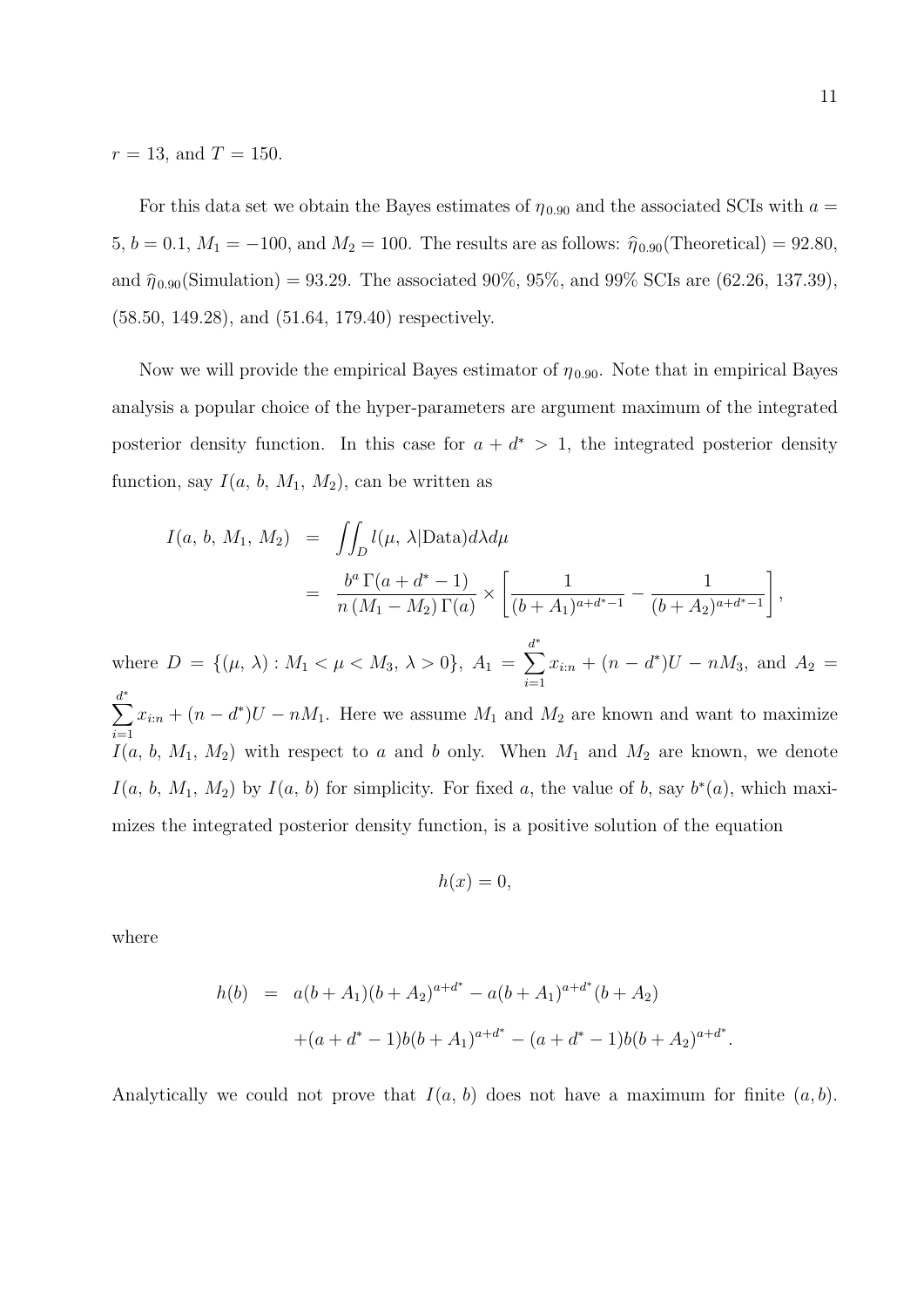However, the contour plot of  $log\{I(a, b)\}$  (see Figure 1), suggests that  $I(a, b)$  does not possess a maximum.

Next empirical Bayes estimator of  $\eta_{0.90}$  is considered when  $M_1 \to -\infty$  and  $M_2 \to \infty$ . In this case the integrated posterior density function exists if  $d^* > 1$ , and it is given by

$$
I_1(a, b) = \int_{-\infty}^{x_{1:n}} \int_0^{\infty} l(\mu, \lambda | \text{Data}) d\lambda d\mu
$$
  
= 
$$
\frac{b^a \Gamma(a + d^* - 1)}{n \Gamma(a)} \times \frac{1}{(b + A_1)^{a + d^* - 1}}.
$$
 (5)

In this case for fixed *a*, the value of *b*, say  $b^*(a)$ , which maximizes (5) is given by

$$
b^*(a) = \frac{Aa}{d^*-1},
$$
\n(6)

when  $d^* > 1$ . It can be shown, see in the Appendix, that  $I_1(a, b^*(a))$  is an increasing function of *a*. Contour plot of  $log\{I_1(a, b)\}\$ is reported in the Figure 1 along with the contour plot of  $\log \{I(a, b)\}\$  with  $M_1 = -100$  and  $M_2 = 100$ . These two contour plots are not distinguishable as we take quite large range for the prior distribution of *µ*.

Since it seems, there does not exist any maximizers of the integrated posterior density function, we consider some large values of *a* and *b* for data analysis purpose, and the results are as follows:

Case 1:  $a = 250$  and  $b = 13354.17$ :  $\hat{\eta}_{0.90}(\text{Theoretical}) = 123.75$ ,  $\hat{\eta}_{0.90}(\text{Simulation}) = 123.62$ . The associated 90%, 95%, and 99% SCIs are (110.79, 137.39), (108.37, 140.49), and (103.56, 145.73).

Case 2:  $a = 500$  and  $b = 26708.33$ :  $\hat{\eta}_{0.90}$ (Theoretical) = 123.29,  $\hat{\eta}_{0.90}$ (Simulation) = 123.18. The associated 90%, 95%, and 99% SCIs are (113.20, 132.86), (111.36, 135.11), and (107.41, 138.53).

Case 3:  $a = 1000$  and  $b = 53416.67$ :  $\hat{\eta}_{0.90}$ (Theoretical) = 123.35,  $\hat{\eta}_{0.90}$ (Simulation) = 123.24.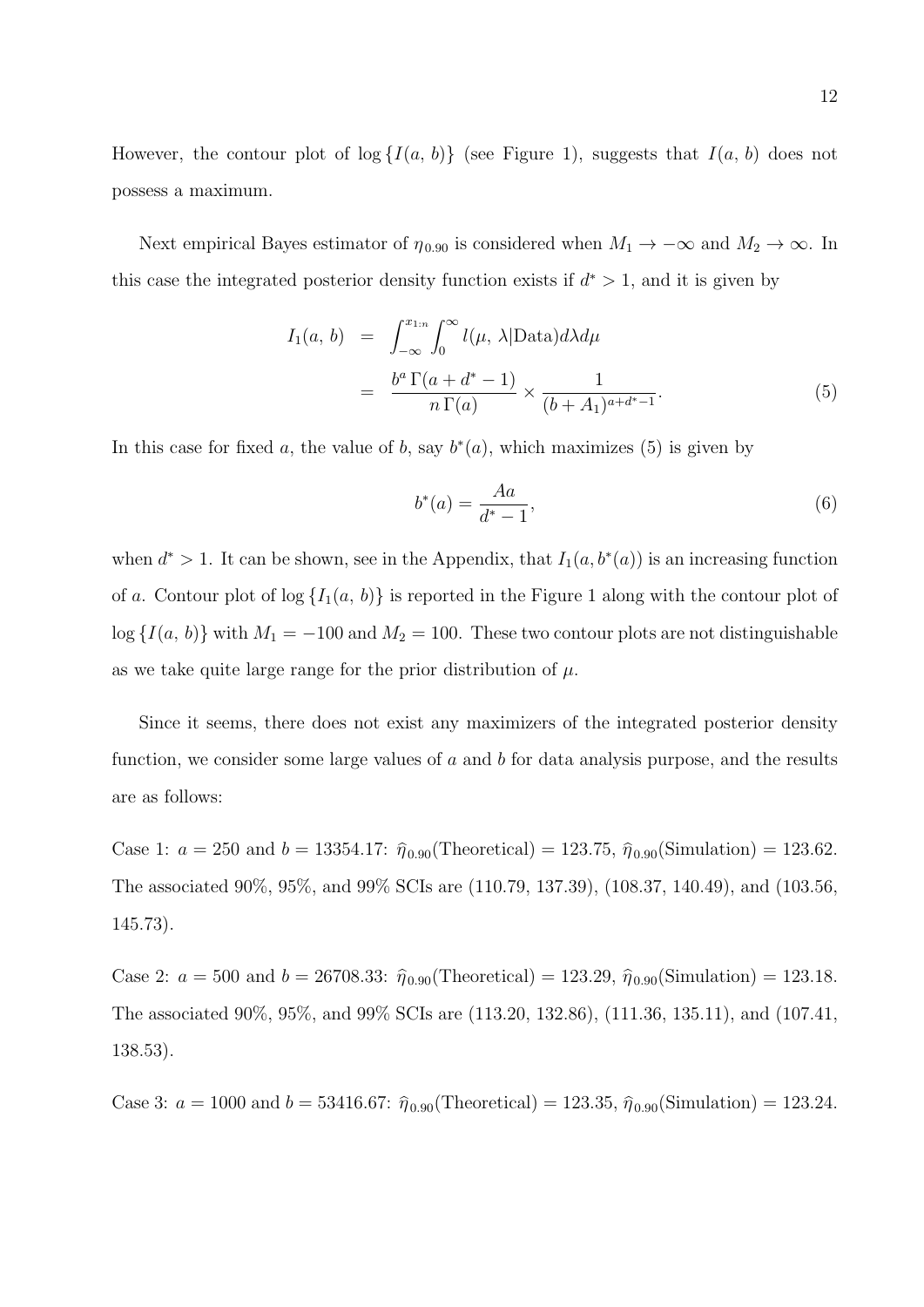

Figure 1: Contour plots of the logarithm of the integrated posterior density functions.

The associated 90%, 95%, and 99% SCIs are (115.43, 130.39), (113.38, 131.94), and (109.30, 134.60).

## **6** Other Censoring Schemes

The results corresponding to Type-II HCS, Generalized Type-I HCS and Generalized Type-II HCS can be obtained in a very similar way as the Type-I HCS. Now we will briefly discuss the Bayesian inference of the unknown parameters based on the observations obtained from different progressive censoring schemes.

Type-I Progressive Censoring Scheme

Based on the observations from a Type-I Progressive Censoring Scheme (PCS), the like-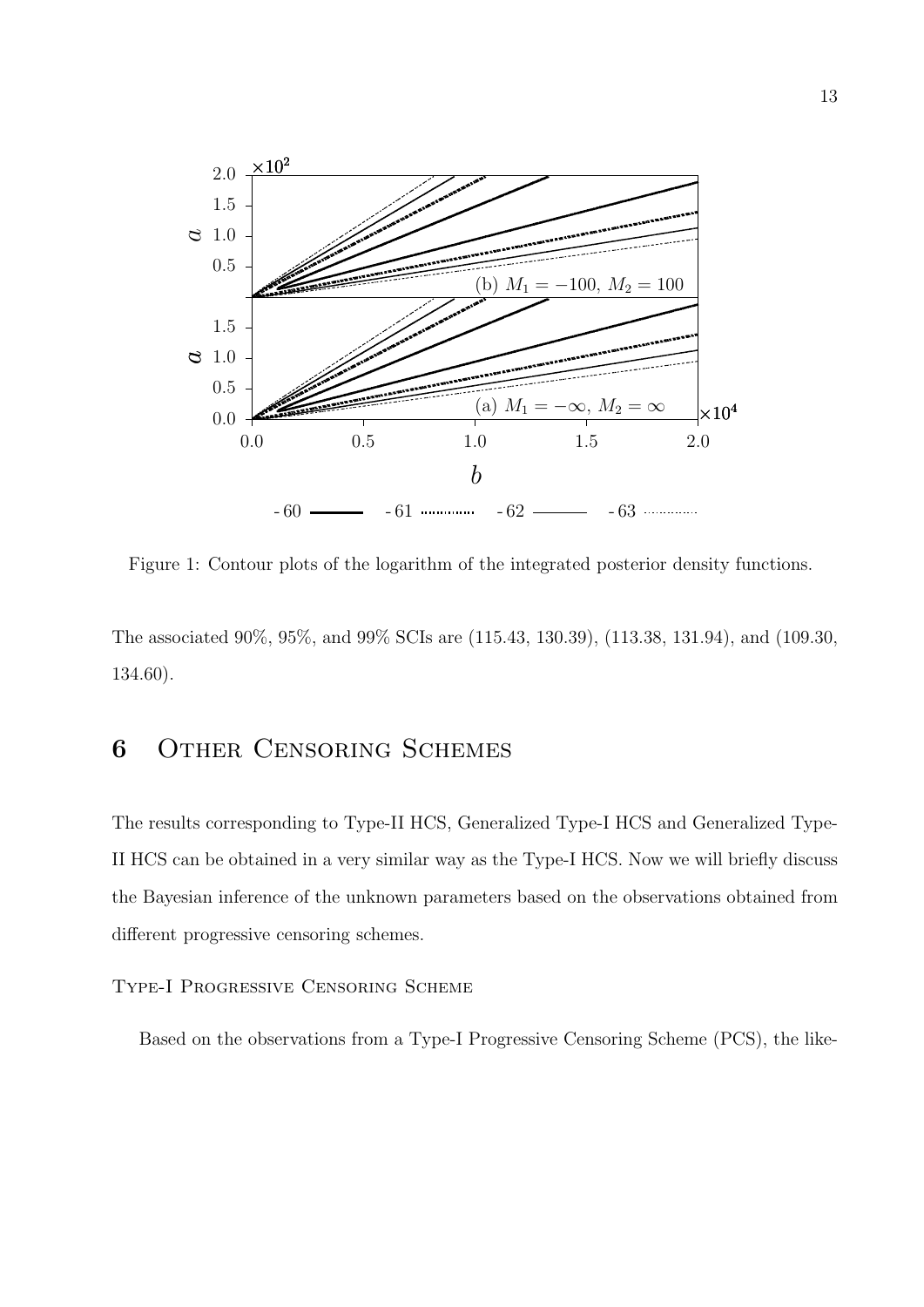lihood function can be written as

$$
l(\text{Data}|\lambda,\mu) \propto \lambda^m e^{-\lambda W(\mu)},
$$

here

$$
W(\mu) = \sum_{i=1}^{m} (x_{i:n} - \mu) + \sum_{j=1}^{k} R_j (T_j - \mu) = \sum_{i=1}^{m} x_{i:n} + \sum_{j=1}^{k} R_j T_j - n\mu.
$$

The posterior density function of  $\lambda$  and  $\mu$  can be written as

$$
l(\mu, \lambda | \text{Data}) = l(\lambda | \mu, \text{Data}) \times l(\mu | \text{Data}); \quad \lambda > 0, M_1 < \mu < M_3,
$$

here

$$
\lambda | \{ \mu, \text{Data} \} \sim \text{Gamma} \left( a + m, b + W(\mu) \right),
$$
  

$$
l(\mu | \text{Data}) = \frac{c_1 \left( a + m - 1 \right)}{(A_3 - \mu)^{a + m}}; \quad M_1 < \mu < M_3,
$$

where

$$
A_3 = \frac{1}{n} \times \left( b + \sum_{i=1}^m x_{i:n} + \sum_{j=1}^k R_j T_j \right) \quad \text{and} \quad c_1 = \left\{ \frac{1}{(A_3 - M_3)^{a+m-1}} - \frac{1}{(A_3 - M_1)^{a+m-1}} \right\}^{-1}.
$$

Therefore, in this case also the Bayes estimate and the associated credible interval can be constructed in a very similar way.

### Type-II Progressive Censoring Scheme

Based on the data obtained from a Type-II PCS, the likelihood function in this case can be written as

$$
l(\text{Data}|\lambda,\mu) \propto \lambda^m e^{-\lambda W(\mu)},
$$

here

$$
W(\mu) = \sum_{i=1}^{m} (x_{i:n} - \mu) + \sum_{i=1}^{m} R_j (x_{i:n} - \mu) = \sum_{i=1}^{m} (R_i + 1) x_{i:n} - n\mu.
$$

The posterior density function of  $\lambda$  and  $\mu$  can be written as

$$
l(\mu, \lambda | \text{Data}) = l(\lambda | \mu, \text{Data}) \times l(\mu | \text{Data}); \quad \lambda > 0, M_1 < \mu < M_3,
$$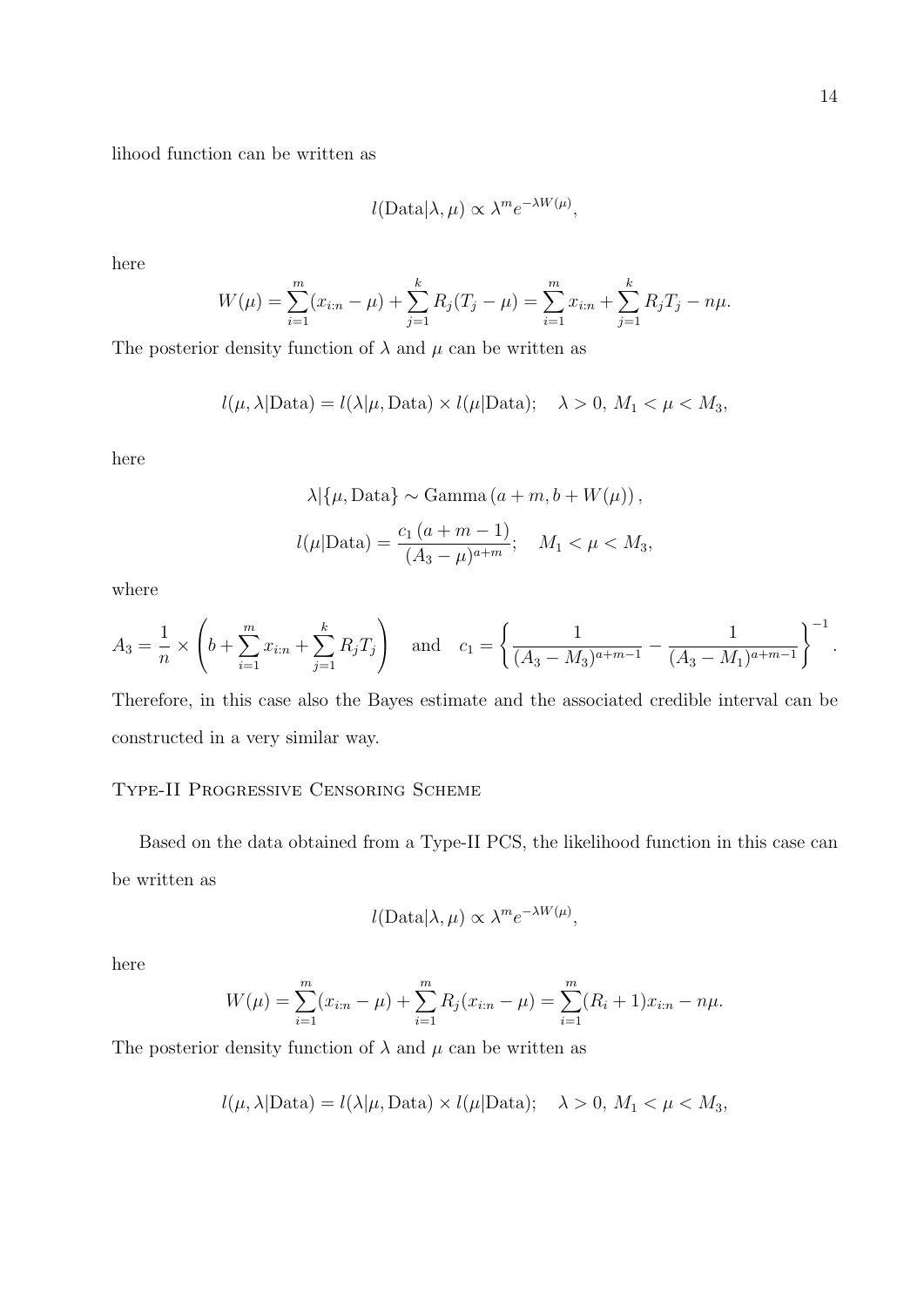where

$$
\lambda | \{ \mu, \text{Data} \} \sim \text{Gamma} \left( a + m, b + W(\mu) \right),
$$

$$
l(\mu | \text{Data}) = \frac{c_2 \left( a + m - 1 \right)}{(A_4 - \mu)^{a + m}}; \quad M_1 < \mu < M_3,
$$

$$
A_4 = \frac{1}{n} \times \left( b + \sum_{i=1}^m (R_i + 1) x_{i:n} \right), \quad \text{and} \quad c_2 = \left\{ \frac{1}{(A_4 - M_3)^{a + m - 1}} - \frac{1}{(A_4 - M_1)^{a + m - 1}} \right\}^{-1}.
$$

Therefore, in this case also the Bayes estimate and the associated credible interval can be constructed in a very similar way.

### Type-II Progressive HCS

Based on the observations from a Type-II Progressive HCS, the likelihood function can be written as

$$
l(\text{Data}|\lambda,\mu) \propto \lambda^{d^*} e^{-\lambda W(\mu)},
$$

where for Case I,  $d^* = m$  and  $W = \sum_{n=1}^{m}$ *i*=1  $(1 + R_i)(x_{i:m:n} - \mu)$ , and for Case II,  $d^* = J$ , and  $W = \sum_{i=1}^{J} (1 + R_i)(x_{i:m:n} - \mu) + (T - \mu)R_J^*$ . The posterior density function of  $\lambda$  and  $\mu$  can be written as

$$
l(\mu, \lambda | \text{Data}) = l(\lambda | \mu, \text{Data}) \times l(\mu | \text{Data}); \quad \lambda > 0, M_1 < \mu < M_3,
$$

where

$$
\lambda | \{ \mu, \text{Data} \} \sim \text{Gamma} \left( a + d^*, \, b + W(\mu) \right)
$$

$$
l(\mu | \text{Data}) = \frac{c_3 \left( a + d^* - 1 \right)}{(A_5 - \mu)^{a^* + d}}; \quad M_1 < \mu < M_3,
$$

$$
A_5 = \begin{cases} \frac{1}{n} \times \left( b + \sum_{i=1}^m (1 + R_i) x_{i:m:n} \right) & \text{for} \quad \text{Case I} \\ \frac{1}{n} \times \left( b + \sum_{i=1}^J (1 + R_i) x_{i:m:n} + R_J^* T \right) & \text{for} \quad \text{Case II} \end{cases}
$$

*,*

and

$$
c_3 = \left\{ \frac{1}{(A_5 - M_3)^{a+d^* - 1}} - \frac{1}{(A_5 - M_1)^{a+d^* - 1}} \right\}^{-1}.
$$

Therefore, in this case also the Bayes estimate and the associated credible interval can be constructed in a very similar way.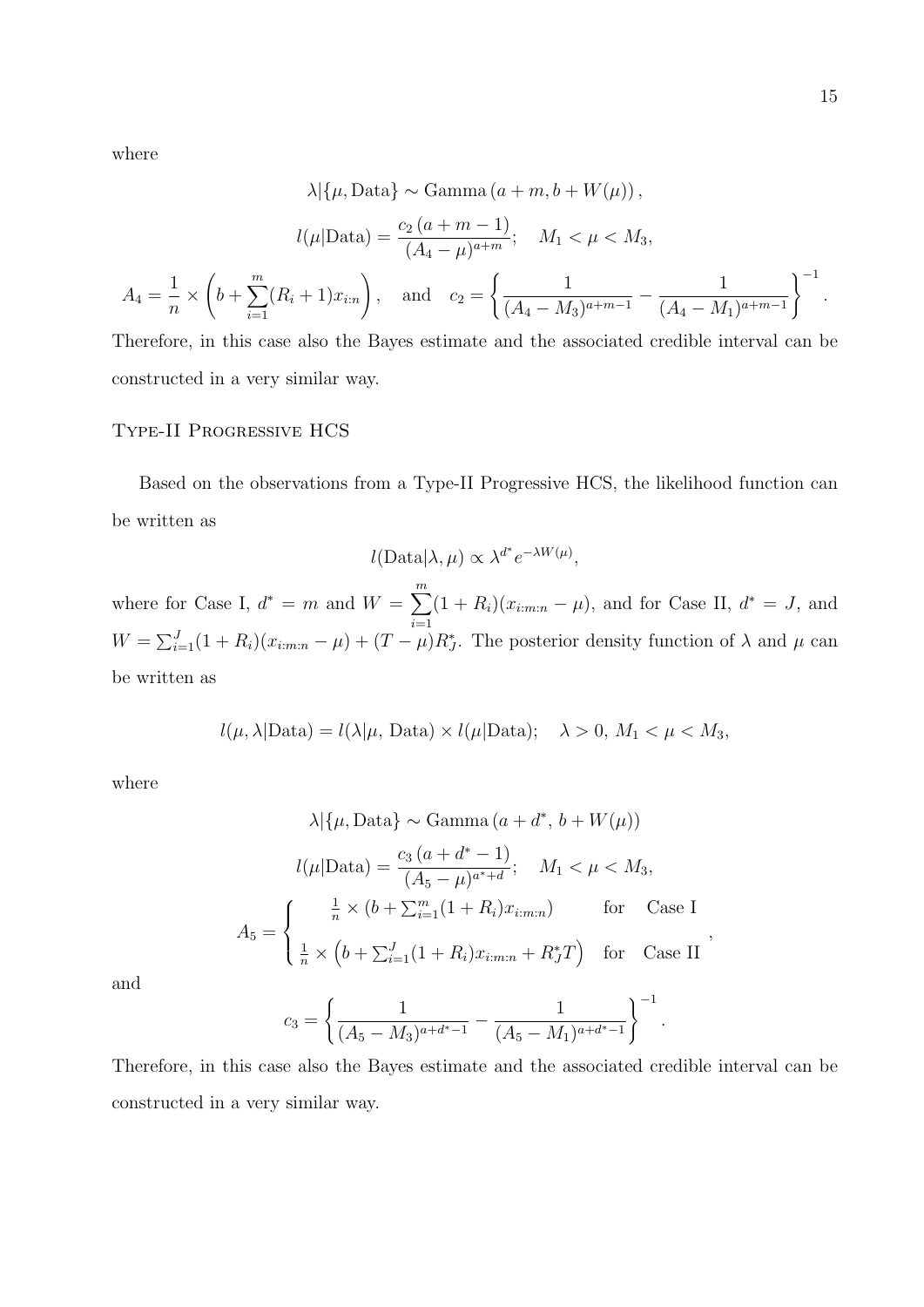## **7** Conclusions

In this paper we have considered the Bayesian inference of the two-parameter exponential model when the data are hybrid or progressively censored. We have assumed a uniform prior on the location parameter and gamma prior on the scale parameter. The Bayes estimates may not be obtained explicitly in many cases, even when they exist, and we have suggested to use the Monte Carlo sampling to compute simulation consistent Bayes estimators and also to construct the credible intervals. Monte Carlo simulation results suggest that the proposed Bayes estimators work quite well.

## Acknowledgements:

The authors would like to thank the referees for their valuable comments and Professor N. Balakrishnan for his encouragements.

## Appendix

In this section we provide a formal proof that  $J(a) = nI_1(a, b^*(a))$ , where  $b^*(a) = \frac{Aa}{A^*}$ *d <sup>∗</sup> −* 1 is an increasing function of *a*. Note that

$$
J(a) = \frac{\Gamma(a + d^* - 1) \left(\frac{Aa}{d^* - 1}\right)^a}{\Gamma(a) \left(\frac{Aa}{d^* - 1} + A\right)^{a + d^* - 1}}.
$$

Now we will show that  $log J(a)$  is an increasing function of *a*. Let us consider

$$
\frac{d\ln J(a)}{da} = \sum_{i=0}^{d^*-2} \frac{1}{a+i} - \log\left(1 + \frac{d^*-1}{a}\right). \tag{7}
$$

We will show that the right hand side of  $(7)$  is positive and we will show it by induction on *d*<sup>\*</sup>. Note that for  $d^* = 2$ , the right hand side of (7) is clearly positive. Now consider  $d^* = 3$ ,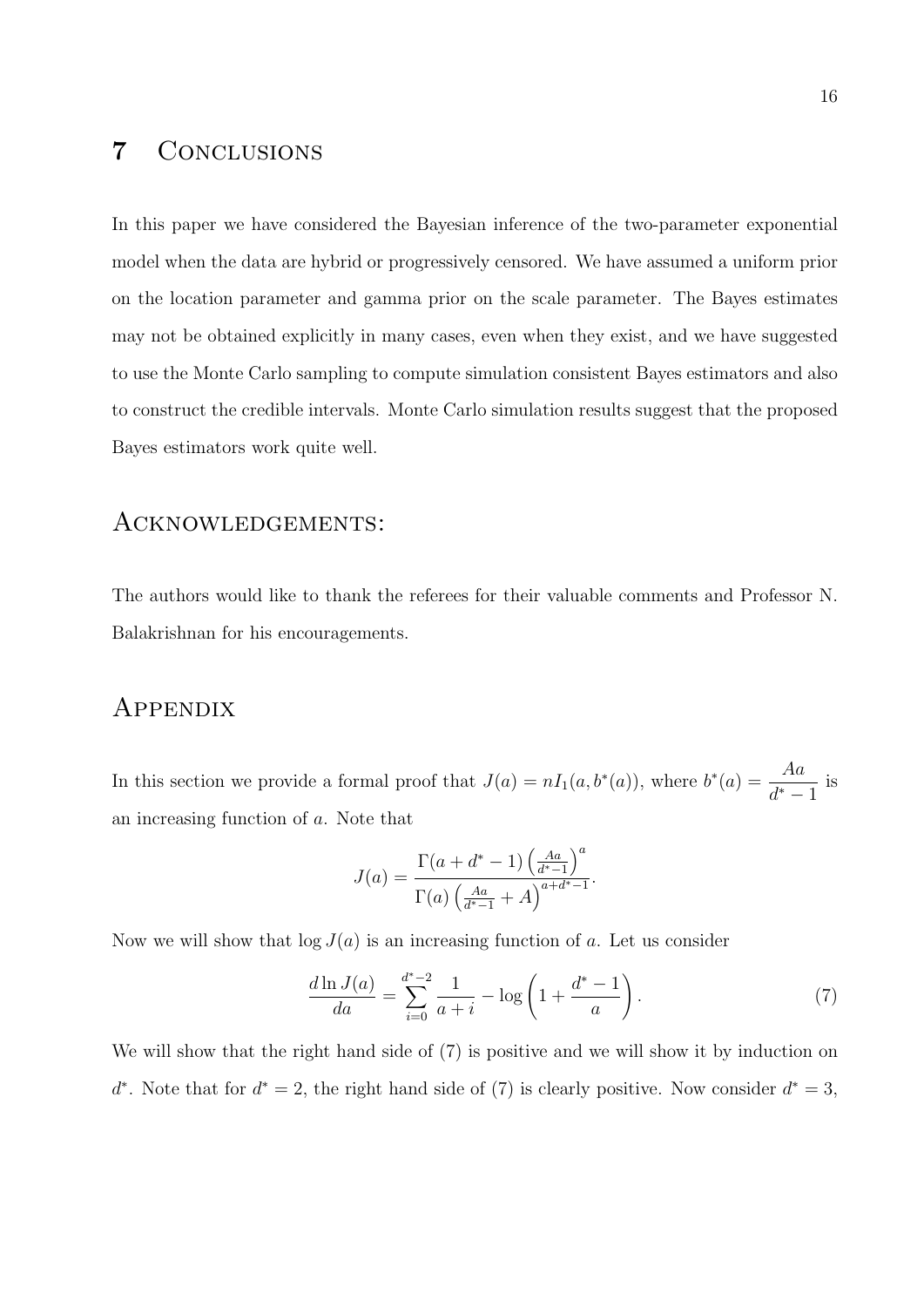and let

$$
f(a) = \log(1 + \frac{2}{a}) - \log(1 + \frac{1}{a}) - \frac{1}{a+1}
$$

Using  $x =$ 1 *a* , consider the function

$$
g(x) = f\left(\frac{1}{a}\right) = \log(1 + 2x) - \log(1 + x) - \frac{x}{x+1},
$$

therefore for  $x \geq 0$ ,

$$
g'(x) = \frac{2}{1+2x} - \frac{1}{1+x} - \frac{1}{(1+x)^2} = -\frac{x}{(1+2x)(1+x)^2} \le 0.
$$

This implies that  $g(x)$  is a decreasing function of *x* for  $x \ge 0$ . Since  $g(0) = 0$ ,  $g(x) \le 0$  for  $x \geq 0$ . Moreover, since  $\log(1 + x) \leq x$ , for  $x \geq 0$ , we have

$$
\log(1+2x) \le \log(1+x) + \frac{x}{1+x} \le x + \frac{x}{1+x}.\tag{8}
$$

*.*

From (8) it immediately follows

$$
\frac{1}{a} + \frac{1}{a+1} - \log(1 + \frac{2}{a}) \ge 0.
$$

Hence  $\log J(a)$  is an increasing function of *a* for  $d^* = 3$ . Let it be true for  $d^* = m$  and will prove that it is true for  $d^* = m + 1$  also. Let

$$
f_m(a) = \log(1 + \frac{m-1}{a}) - \log(1 + \frac{1}{a}) - \sum_{i=1}^{m-2} \frac{1}{a+i}
$$
  

$$
f_{m+1}(a) = \log(1 + \frac{m}{a}) - \log(1 + \frac{1}{a}) - \sum_{i=1}^{m-1} \frac{1}{a+i}
$$
  

$$
= f_m(a) + h_m(a),
$$

where

$$
h_m(a) = \log \left(1 + \frac{m}{a}\right) - \log \left(1 + \frac{m-1}{a}\right) - \frac{1}{a+m-1}.
$$

Using  $x =$ 1 *a* we consider the new function

$$
g_m(x) = h_m\left(\frac{1}{a}\right) = \log(1 + mx) - \log(1 + (m - 1)x) - \frac{x}{1 + (m - 1)x}.
$$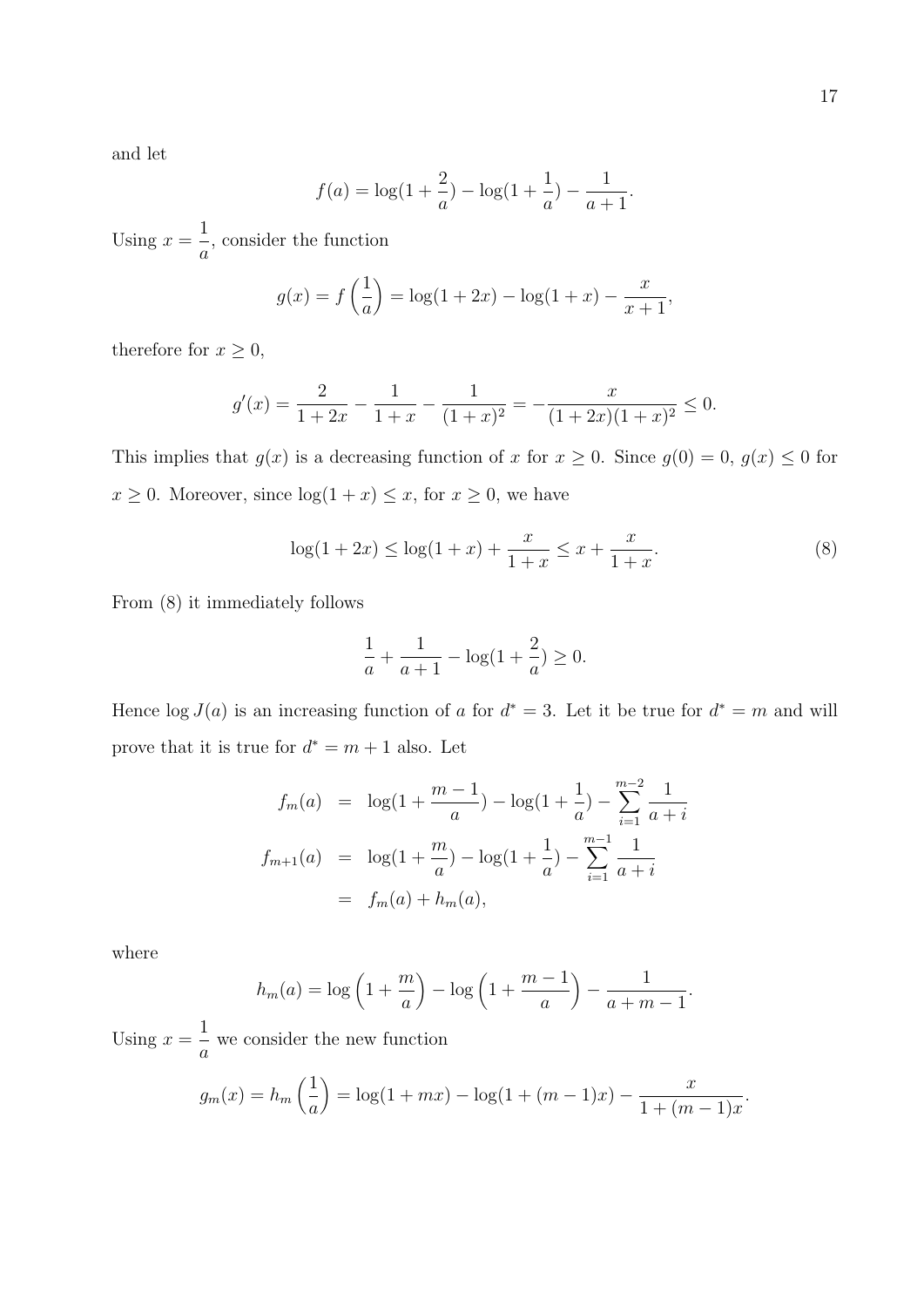Since for  $x \geq 0$ ,

$$
g'_m(x) = \frac{m}{1+mx} - \frac{m-1}{1+(m-1)x} - \frac{1}{(1+(m-1)x)^2} = \frac{-x}{(1+mx)(1+(m-1)x)} \le 0,
$$

*g*<sup>*m*</sup>(*x*) is an decreasing function of *x*. As  $g_m(0) = 0$ ,  $g_m(x) \le 0$  for all  $x \ge 0$ ,  $\Rightarrow h_m(a) \le 0$ for  $a \geq 0$ . Since  $f_m(a) \leq 0$  due to induction hypothesis,  $f_{m+1}(a) \leq 0$ . Therefore,

$$
\log\left(1+\frac{m}{a}\right) \le \log\left(1+\frac{1}{a}\right) + \sum_{i=1}^{m-1} \frac{1}{a+i} \le \sum_{i=0}^{m-1} \frac{1}{a+i},
$$

hence

$$
\sum_{i=0}^{m-1} \frac{1}{a+i} - \log\left(1 + \frac{m}{a}\right) \ge 0.
$$

## **References**

- [1] Bain, L.J. (1978), *Statistical analysis of reliability and life-testing models*, Marcel and Dekker Inc., New York.
- [2] Balakrishnan, N. (2007), "Progressive censoring methodology; an appraisal", (with discussions), *Test*, vol. 16, 211 - 289.
- [3] Balakrishnan, N., and Aggarwala, R. (2000), *Progressive Censoring: Theory, Methods and Applications*, Boston, Birkhauser.
- [4] Balakrishnan, N., Rasouli, A. and Sanjari F. N.(2008), "Exact likelihood inference based on an unified hybrid censored sample from the exponential distribution", *Journal of Statistical Computation and Simulation*, vol. 78, 475–488.
- [5] Chandrasekhar, B., Childs, A. and Balakrishnan, N. (2004) "Exact likelihood inference for the exponential distribution under generalized Type-I and Type-II hybrid censoring", *Naval Research Logistics*, 994 - 1004.

п